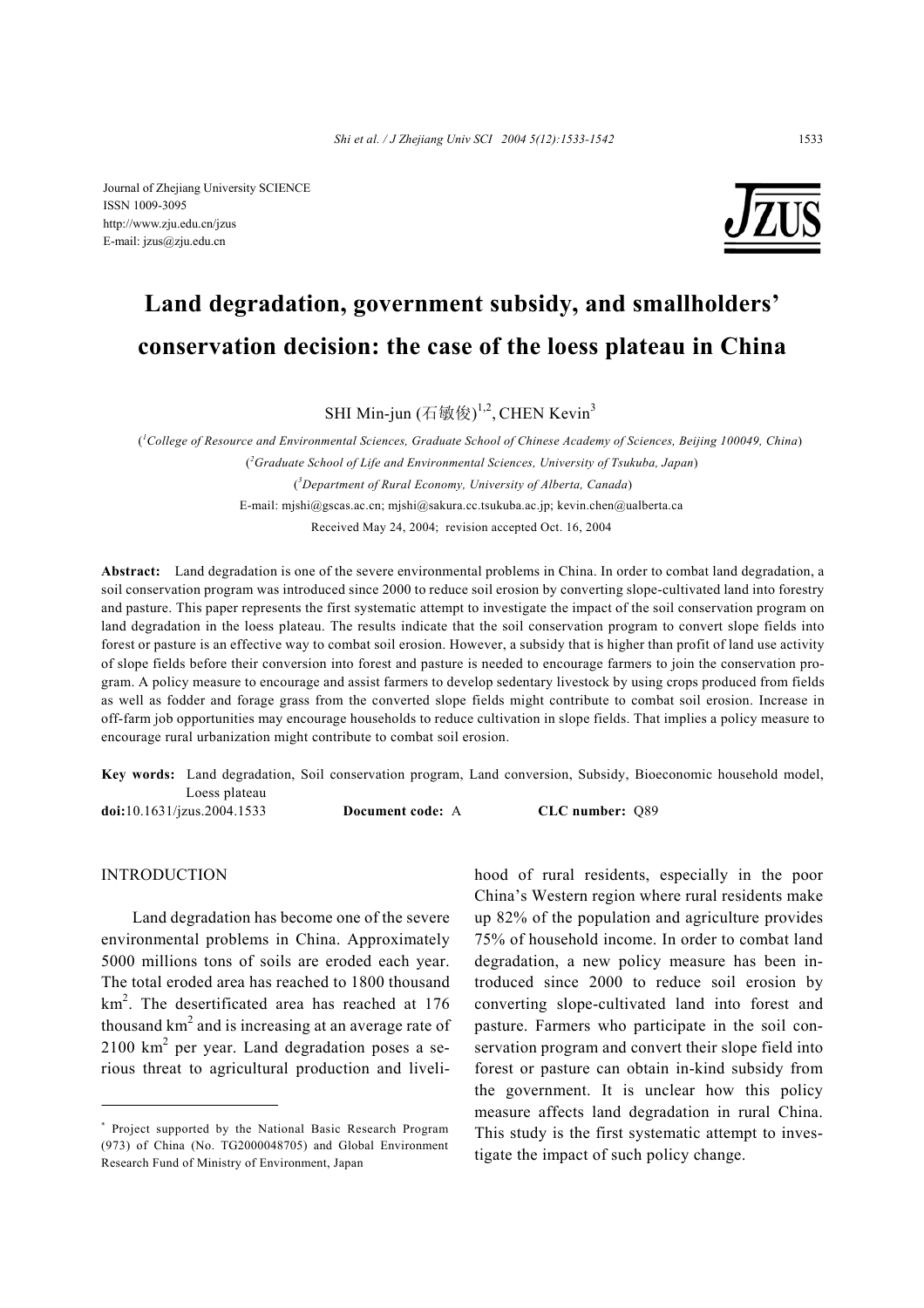Land degradation may be affected by various household activities (Heerink *et al*., 2001). In China households have become the basic units of decision-making of land use since the 1980s. The decision-making of smallholders that affect soil quality is influenced by various socio-economic factors, such as prices of output and input, and as well as economic policies. It is not easy to investigate the effects of policy measures on land degradation. Difficulties in identifying policy effects on land degradation stem not only from lack of suitable historical data, but also from the complexity of the interaction between policy measures and agro-ecological process (Barbier, 1998; Benhin and Barbier, 2001). To overcome these difficulties, it is necessary to develop models that integrate agro-ecological process and household behavior that responds to socio-economic circumstance (Barbier, 1998; Shiferaw and Holden, 1999). The objective of this paper is to develop such model to examine how the policy measure of converting slope fields into forest or pasture affects household activities, land use choice, and land degradation in China.

# STUDY SITE AND ITS CROP-LIVESTOCK **SYSTEM**

Gezhenyan is a typical village in the loess plateau, located in Zhunger County of Inner Mongolia, about 150 km away from Huhhot. There are 21 households and 81 people in the village. The smallholders have average land of 17.8 mu (about 1.19 ha). There are three types of cultivated land, including flat fields and terrace and slope fields. Terrace is the field leveled artificially on slopes for preventing soil erosion. Main crops are maize, millet, sunflower, rapeseed, potato and beans. Maize is mainly grown in flat field and terrace for commercial use and feed. Millet is traditional staple food in this area, usually grown in slope field for self-consumption. The commercial crops are rapeseed and sunflower, usually in terrace and slope field. Potato and beans are for self-consumption (Table 1). However, livestock provides 70% of income for farm households in the site. Part of maize and all of maize straws produced are used for fodder. The most important livestock is goat. To reduce soil erosion associated with goat grazing, sedentary livestock such as pig- and sheep-raising has been increased in recent years.

To supplement their farming income, many farm households engage in off-farm employment. In 56 mainly labor jobs, 14 persons take various full time off-farm jobs. Ten of them are from part-time farm households and 4 are from full time farm households. There are 12 farm households whose income depends mainly on land use activities, and 9 part-time households who obtain more than 50% of income from off-farm activities. For farm households, on-farm activities provide 93% of income, while part-time farm households earn 73% of income from off-farm activities (Table 2).

Soil erosion is the most serious environmental problem in the loess plateau. Unfortunately, there is few observational data about soil erosion values between various crops in fields. Results from model EPIC (Erosion Productivity Impact Calculator) simulation show that soil erosion values differ between field types and various crops (Table 3). The most severe soil erosion occurs in slope fields

|           | Total             |                  | Flat field        |                  | Terrace field     |                  | Slope field       |                  |
|-----------|-------------------|------------------|-------------------|------------------|-------------------|------------------|-------------------|------------------|
|           | Sown area<br>(ha) | Yield<br>(kg/ha) | Sown area<br>(ha) | Yield<br>(kg/ha) | Sown area<br>(ha) | Yield<br>(kg/ha) | Sown area<br>(ha) | Yield<br>(kg/ha) |
| Corn      | 7.67              | 6660             | 4.27              | 9250             | 1.27              | 5100             | 2.13              | 3750             |
| Millet    | 6.87              | 1819             |                   |                  | 1.47              | 1850             | 5.41              | 1808             |
| Rapeseed  | 3.07              | 580              |                   |                  | 2.00              | 660              | 1.07              | 500              |
| Sunflower | 2.43              | 885              |                   |                  | 0.73              | 1000             | 1.69              | 836              |
| Potato    | 2.80              | 7500             |                   |                  | 1.07              | 7125             | 1.73              | 7725             |
| Beans     | 0.87              | 1400             |                   |                  | 0.47              | 1500             | 0.40              | 1300             |
| Total     | 23.70             |                  | 4.27              |                  | 7.00              |                  | 12.43             |                  |

**Table 1 Land use and cropping system**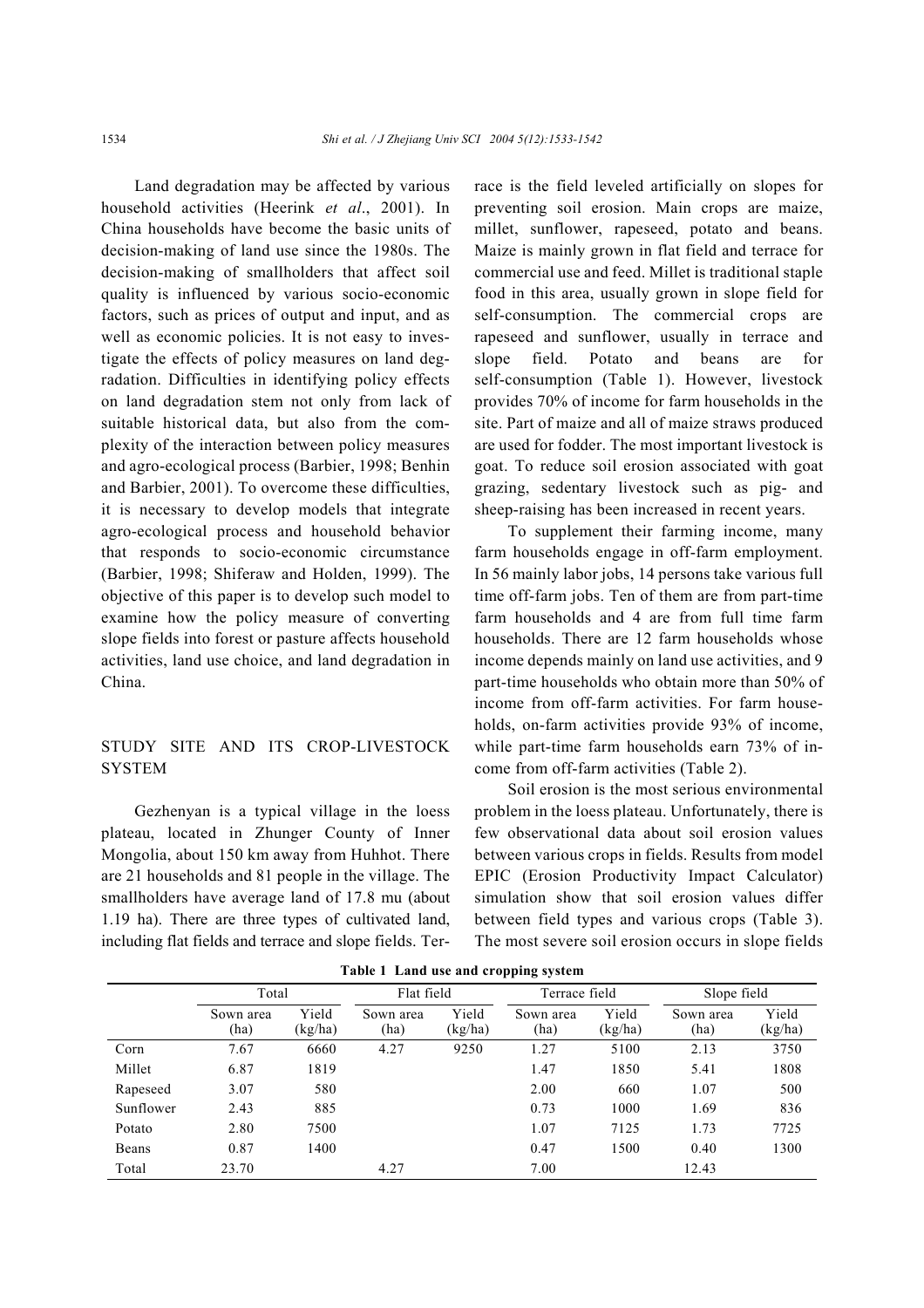| Farm type                                       | Unit                                                | Total | Farm<br>household | Part-time<br>household |
|-------------------------------------------------|-----------------------------------------------------|-------|-------------------|------------------------|
| Household                                       | person                                              | 21    | 12                | 9                      |
| Population                                      | person                                              | 81    | 49                | 32                     |
| Labor                                           | person                                              | 56    | 34                | 22                     |
| Off-farm labor                                  | person                                              | 14    | 4                 | 10                     |
| Monthly off-farm labor                          | person                                              | 9     | 3                 | 6                      |
| Yearly off-farm labor                           | person                                              | 5     |                   | 4                      |
| Population per household                        | person per household                                | 3.86  | 4.08              | 3.56                   |
| Cultivated land                                 | ha per household                                    | 1.19  | 1.43              | 0.87                   |
| Family income                                   | Yuan per household                                  | 8904  | 9645              | 7998                   |
| Farm income                                     | Yuan per household                                  | 5945  | 9018              | 2188                   |
| Off-farm income                                 | Yuan per household                                  | 2,960 | 627               | 5810                   |
| Ratio of off-farm income                        | $\frac{0}{0}$                                       | 33%   | 7%                | 73%                    |
| Ratio of livestock income within<br>farm income | $\frac{0}{0}$                                       | 66%   | 69%               | 51%                    |
|                                                 | Table 3 Soil erosion values derived from EPIC Model |       |                   |                        |

**Table 2 Farm economic characteristics** 

| Table 3 Soil erosion values derived from EPIC Model |       |                              |        |           |          |        |        |
|-----------------------------------------------------|-------|------------------------------|--------|-----------|----------|--------|--------|
| Field type                                          | Slope | Soil erosion values (ton/ha) |        |           |          |        |        |
|                                                     |       | Maize                        | Millet | Sunflower | Rapeseed | Potato | Beans  |
| Flat field                                          | 0%    | 0.430                        | 0.550  | 0.510     | 0.460    | 0.200  | 0.460  |
| Terrace                                             | $5\%$ | 4.400                        | 5.620  | 5.220     | 4.670    | 2.070  | 4.670  |
| Slope field                                         | 10%   | 12.520                       | 15.770 | 15.090    | 13.090   | 5.880  | 13.090 |

Note: Simulation results are means of ten years

where millet or sunflower is grown, while there is rarely soil erosion in maize flat fields. Soil conservation technologies mainly include contour plowing, fish-scale pits and leveling slope field into terrace. Contour plowing technology has been widely adopted by the farmers in this area. Fish-scale pits dug on slopes may diminish stream, hold water and reduce soil erosion, but requires more labor input. According to the new policy measure to convert slope into forest or pasture, 0.5 Yuan is provided by government for digging one pit as food-for-work aid. Leveling slope field into terrace needs much more labor and material inputs and it is somehow difficult for individual smallhouseholds to adopt. In this village about 7 ha of slope fields has been changed into terrace.

# ANALYTICAL FRAMEWORK AND MODEL BUILD-UP

Heerink *et al*.(2001) provided a conceptual framework for analyzing effects of policy reform on land degradation. Farm household decisions on land use activities and technological choice affect the soil quality and play an important role in aggravating or reducing land degradation process. Farm household decisions are dependent on relative prices of output, input and production factors, and other socio-economic circumstances that are influenced by macroeconomic and agricultural policy. Agricultural policies affect soil degradation by influencing the socio-economic environment of farm households. To measure such impact, several bioeconomic household models that incorporated bioeconomic model with household model have been developed (Singh *et al*., 1986; Kruseman *et al*., 1995; Kruseman and Bade, 1998; Barbier, 1998; Shiferaw and Holden, 1999; Shiferaw *et al*., 2001; Mullen *et al*., 2003; Fleming and Milne, 2003). A bioeconomic household model that incorporates household behavior and agro-ecological process has been developed as the base of analytical framework.

Three modeling approaches of bio-economic household models have been developed, including econometric estimation approach, mathematical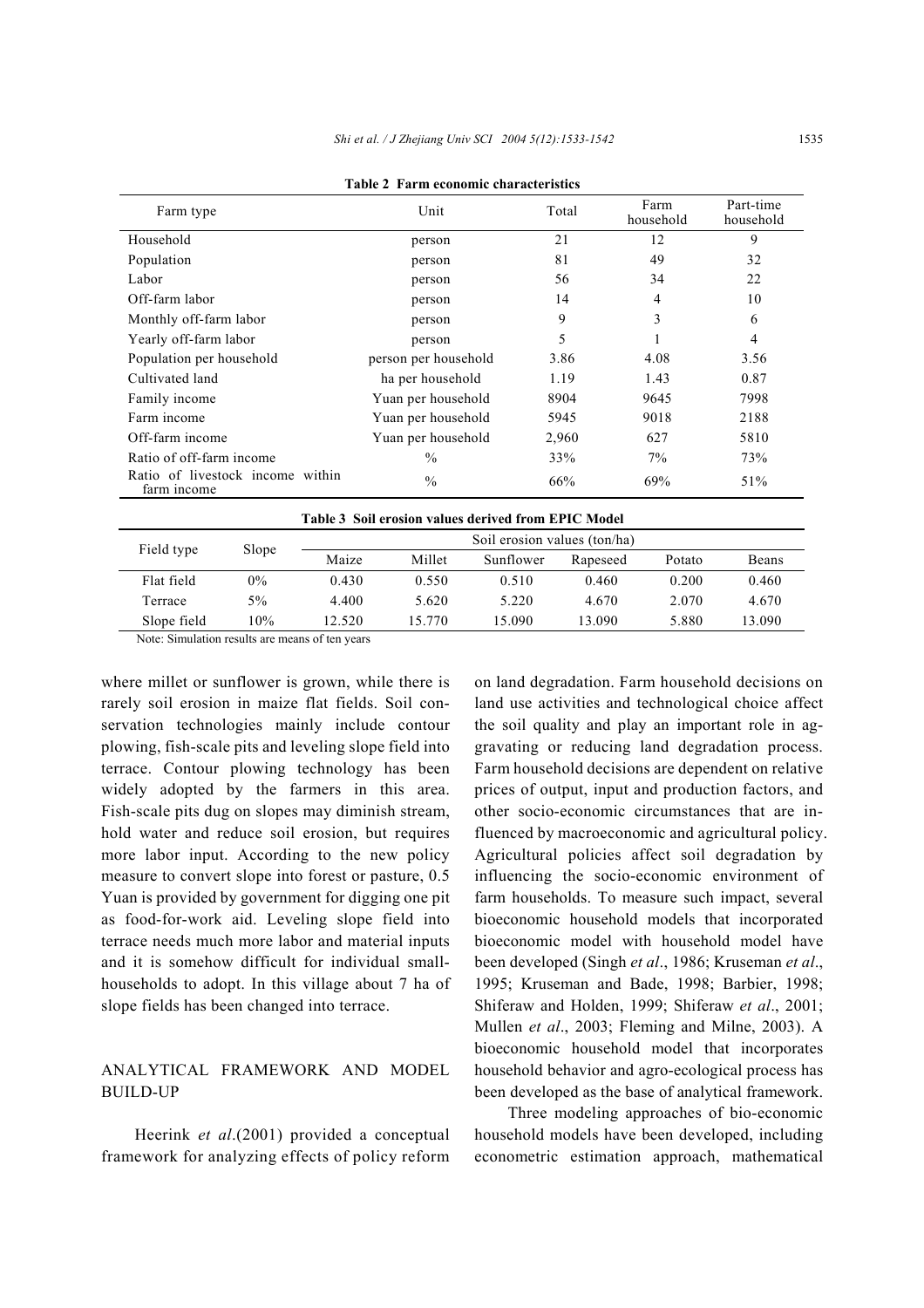programming approach and decision rule approach (Kruseman, 2001; Bontkes, 2001). Econometric approach is based on statistical analysis of historical and/or cross-sectional data so that it can provide a fairly accurate description of the behavior in the past. Such estimation is usually very demanding in terms of data, which are rarely available in developing countries. Decision rules approach regards household behavior as the outcome of the interplay between the householder and his 'disposition to act', his resources and external context. It only estimates a statistical relationship between exogenous variables and relevant endogenous variables. Mathematical programming approach allows determination of an optimal allocation of land, labor and capital, given a set of goals and constraints. A major advantage of mathematical programming approach is that it may combine economic behavior and biophysical process in an integrated framework. The use of Leontief input-output coefficients permits the combination of incompatible economic and biophysical production function (Kruseman and van Keulen, 2001). However a disadvantage of the mathematical programming model is that it generates vast amount of results with 'what-if' analysis when some of parameters of the model are not known with great accuracy. In this paper emphasis is placed on combining household behavior with biophysical process. A linear programming model (LP) is applied to describe the relationship between policy change and land degradation. Several features of the LP model introduced in the paper are as follows:

1) The model is designed to maximize net income, simultaneously incorporating both crop and livestock activities, subject to constraints on land, labor and capital resources. The objective function is to maximize net income as follows:

$$
\begin{split} \text{Max}M &= \sum_{c=1}^{C} \left\{ p_c \left( \sum_{g=1}^{G} A_{cg} y_{cg}(x) - b_c - s_c \right) - \sum_{g=1}^{G} \sum_{i=1}^{n} A_{cg} e_{icg} x_{icg} \right\} \\ &+ \sum_{v=1}^{V} \left\{ p_v (L_v y_v(x) - b_v - s_v) - \sum_{i=1}^{n} e_{iv} x_{iv} \right\} \\ &- \sum_{j=1}^{J} p_j f_j + \sum_{o}^{O} w_o z_o - \sum_{k}^{K} w_k h_k \end{split} \tag{1}
$$

subject to

$$
A = \sum_{c}^{C} \sum_{g}^{G} A_{cg} \tag{2}
$$

$$
Z_h = z_f + z_o \tag{3}
$$

$$
Z_f = z_f + \sum_{k}^{K} h_k \tag{4}
$$

all the variable definitions are shown in Table 4.

**Table 4 Variable definition** 

| Variables         | Explanation                                    |
|-------------------|------------------------------------------------|
| $\overline{M}$    | Household net income                           |
| $\mathcal{C}_{0}$ | Crop                                           |
| g                 | Land type                                      |
| $\overline{A}$    | Land endowment                                 |
| $\mathcal{V}$     | Livestock                                      |
| $W_0$             | Off-farm wage                                  |
| $Z_h$             | Family labor                                   |
| $W_k$             | Hiring labor wage                              |
| h                 | The hiring labor supply                        |
| S                 | The crop or livestock output $y$ used for      |
|                   | self-supply, such as fodder, draft animal      |
| $z_o$             | The off-farm labor supply                      |
| $A_{cg}$          | The area of crop $c$ produced on land type $g$ |
| $\boldsymbol{p}$  | The price of crop or livestock output          |
| $\mathcal{V}$     | The yield function for production of crop c or |
|                   | livestock v                                    |
| $x_i$             | A vector of inputs used in production of crop  |
|                   | c or livestock v                               |
| $e_i$             | The per unit input price for input $x_i$       |
| L                 | The production of units of livestock $\nu$     |
| h                 | The crop or livestock output $\nu$ used for    |
|                   | self-consumption                               |
| $\mathcal{Z}_f$   | Family labor input for farm activities         |
| $Z_f\,$           | Total labor input for farm activities          |

2) The LP model is specified at the village level using the data collected at Gezhenyan village. The model is specified at the village level because in China many natural resources such as grazing land and fuel wood are managed at the village level. As such soil degradation processes occur at a more aggregate level rather than at household level. Moreover, mutual labor exchange often occurs between individual households so that labor constraint cannot be bound strictly at the household level (Barbier, 1998).

3) Three forms of market imperfection exist in rural China. First, with increasing income, many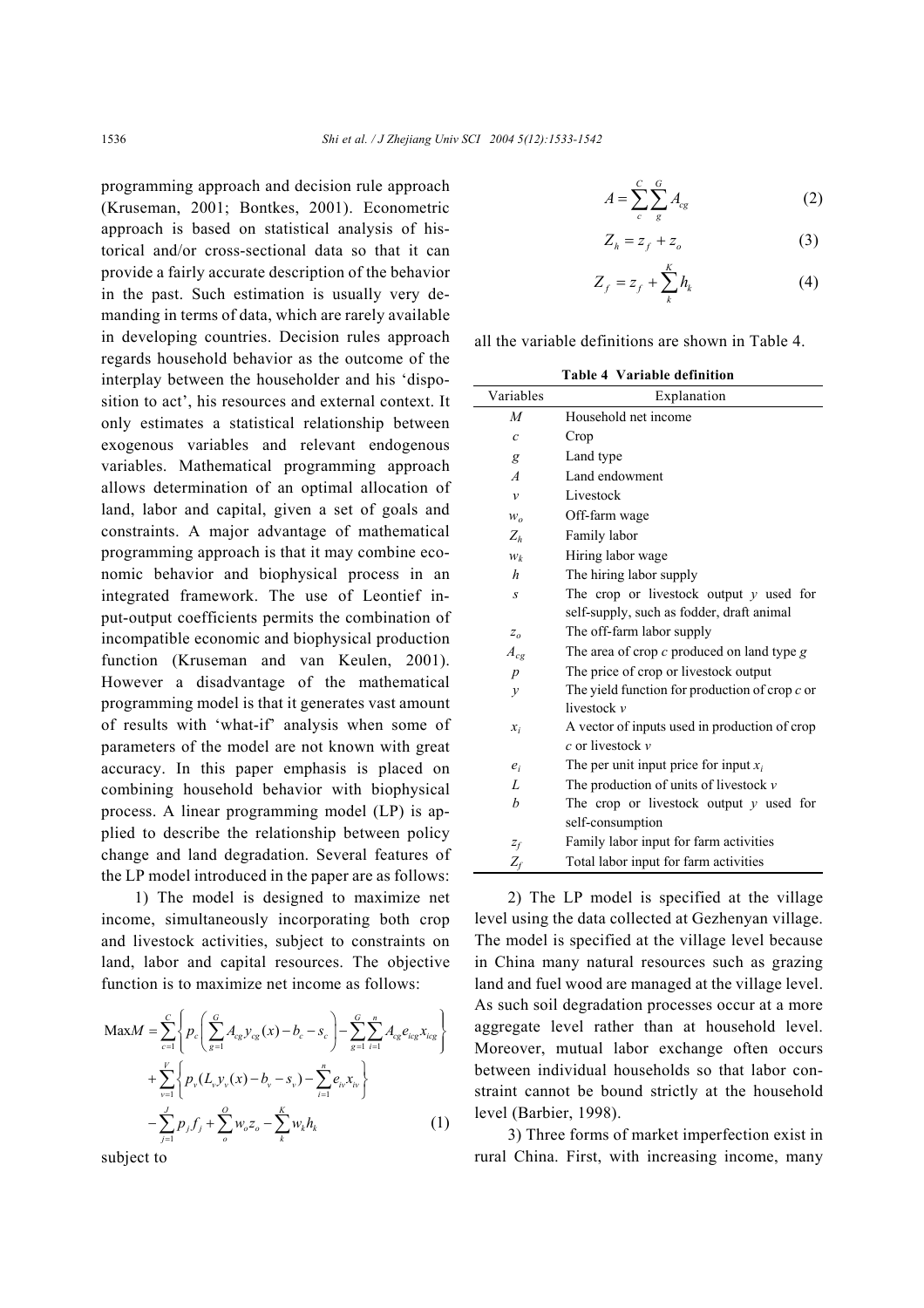farm households in upland areas have started to purchase rice or wheat for staple food as well as to sell their products such as maize (Shi, 1996). Due to the high transaction costs in the agricultural product market an obvious price band exists between farm gate prices and purchasing prices of farm products. As a result, disappearance of farm products includes simultaneously for sale and self-consumption or self-supply for feed. The LP model includes sale processes of tradable goods and self-consumption processes of non-tradable goods. Second, as off-farm job opportunities for rural residents are limited under an imperfect labor market, in the LP model we place the constraints of off-farm job opportunities and divide part-time labor into constantly off-farm labor and seasonally off-farm labor so as to define off-farm job constraints more meticulously. Third, as there is rarely mobility of land management right between households, land market is missing, so that no module related to land market is introduced in the model.

4) Crop production processes are constituted by three types of land and six kinds of crops. Crop production functions are Leontief type. Yields depend on land type, level of various inputs such as labor, fertilizer, seeds, pesticides and manure. Livestock includes three kinds of animals: goat, sedentary sheep and pig. Animal numbers depend mainly on feed availability that stems from grassland and self-supplied fodder.

5) Food expenditure stems from self-consumption of farm products and food purchased. Food expenditure decision is based upon linear consumption choices that combine nutrition values with prices of food products under the constraints of basic requirement of nutrition intake and preference of the households.

6) Soil erosion results from land use activities of the households. Only eroded soil is used as index of impact of production on soil erosion in the model. Parameters of soil erosion value are derived from simulation results of EPIC (Williams *et al*., 1987). As the policy measure of converting slope fields into forest or pasture has been put into effect since 2000, conversion of slope field is modeled as soil conservation process. Soil erosion will reduce soil

depth and soil organic matter (SOM), and then deplete natural resource stock. Since we are interested in what will happen within a short period along with the implementation of the policy measure of converting slope field into forest or pasture, a short-run effect is emphasized so that the effects of soil erosion on production activities cannot be easily recognized. Due to lack of the data related to change in soil depth and SOM, the feedback process of soil erosion to production activities is not introduced in the model.

# RESULTS

The base run results are largely close to the actual situation in 2002 (Table 5). Due to potential errors associated with data collection, the levels of input purchase and self-supply in the actual situation are lower than those of the base run. The results suggest that households can raise more shed sheep by using maize and straw as fodder instead of selling maize, and grow more cash crops such as sunflower and rapeseeds instead of millet to earn cash income. One of the reasons for those gaps is the lack of investment constraint in the model. In reality, due to their poor income, smallholders are likely to face a shortage of investment when they want to raise more livestock animals. Another reason may be the risk averting behavior of households. Planting more cash crops and raising shed livestock bring home higher income, though they also have to face sharp prices influence and high risk as the agricultural market is imperfect. As a result, farmers prefer to grow millet for staple food and to sell maize to earn cash income.

#### **Impact of price change**

Fig.1 shows simulation results on land use choice due to the price change. The results show that changes in prices of livestock products mainly affect livestock production choice and have no significant effects on land use choice and soil erosion. However, changes in relative prices of commercial crops may affect land use choice, especially land use choice of slope fields. Due to difference in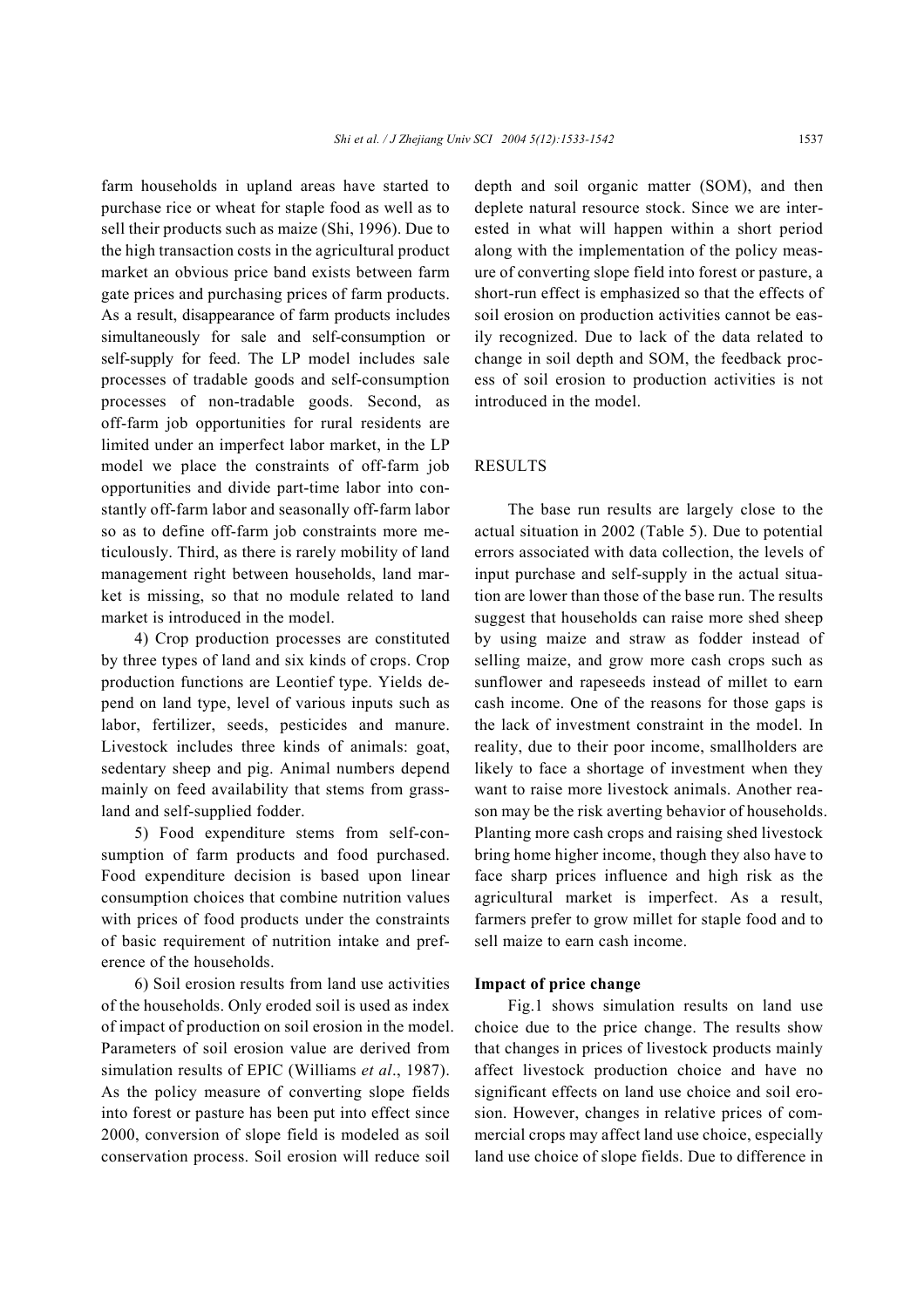erosion, modulus exists between crops of interest, and as a result, changes in prices of commercial

crops have significant impact on soil erosion (Fig.2).

|                  | Items               | Unit         | Actual situation in 2002 | Base run |
|------------------|---------------------|--------------|--------------------------|----------|
|                  | Total family income | Yuan         | 139141                   | 194403   |
|                  | On-farm income      | Yuan         | 106232                   | 174082   |
|                  | Off-farm income     | Yuan         | 59190                    | 52200    |
| Crop production  | Corn flat           | mu           | 64.0                     | 0.0      |
|                  | Corn terrace        | mu           | 19.0                     | 7.4      |
|                  | Corn slope          | mu           | 32.0                     | 0.0      |
|                  | Feed corn flat      | mu           | n.a                      | 66.0     |
|                  | Feed corn terrace   | mu           | n.a                      | 53.1     |
|                  | Feed corn slope     | mu           | n.a                      | 34.9     |
|                  | Millet Terrace      | mu           | 22.0                     | $0.0\,$  |
|                  | Millet Slope        | mu           | 81.1                     | 46.6     |
|                  | Potato terrace      | mu           | 16.0                     | 6.8      |
|                  | Potato slope        | mu           | 26.0                     | 0.0      |
|                  | Sunflower terrace   | mu           | 11.0                     | $0.0\,$  |
|                  | Sunflower slope     | mu           | 25.4                     | 60.7     |
|                  | Rapeseed terrace    | mu           | 30.0                     | 53.7     |
|                  | Rapeseed slope      | mu           | 16.0                     | $0.0\,$  |
|                  | Bean                | mu           | 13.0                     | 20.7     |
| Livestock        | Goat family labor   | head         | 377.0                    | 348.4    |
|                  | Shed sheep          | head         | 123.0                    | 734.9    |
|                  | Hog                 | head         | 39.0                     | 0.0      |
|                  | Grazing cattle      | head         | 4.0                      | 4.0      |
| Sale             | Corn                | kg           | 18900.0                  | 0.0      |
|                  | Sunflower           | kg           | 1750.0                   | 3382.7   |
|                  | Rapeseed            | kg           | 1704.0                   | 2444.5   |
|                  | Cashmere            | kg           | 30.8                     | 87.1     |
|                  | Goat                | head         | 177.0                    | 348.4    |
|                  | Sheep               | head         | 32.0                     | 734.9    |
|                  | Hog                 | head         | 39.0                     | $0.0\,$  |
| Self-consumption | Corn                | kg           | 7450.0                   | 2000.0   |
|                  | Millet              | kg           | 4450.0                   | 5000.0   |
|                  | Potato              | kg           | 22850.0                  | 2770.4   |
|                  | Bean                | kg           | 1320.0                   | 1449.8   |
|                  | Mutton              | kg           | 480.0                    | 0.0      |
|                  | Pork                | kg           | 755.0                    | 0.0      |
| Land supply      | Flat field          | mu           | 67.7                     | 66.0     |
|                  | Terrace field       | mu           | 121.0                    | 121.0    |
|                  | Slope field         | mu           | 171.0                    | 162.9    |
|                  | Converting land     | mu           | 159.1                    | 167.2    |
|                  | Grazing land        | mu           | 407.0                    | 407.0    |
| Land degradation | Soil erosion        | ton per year | 200.1                    | 194.5    |

**Table 5 Comparison between actual situation and base run results**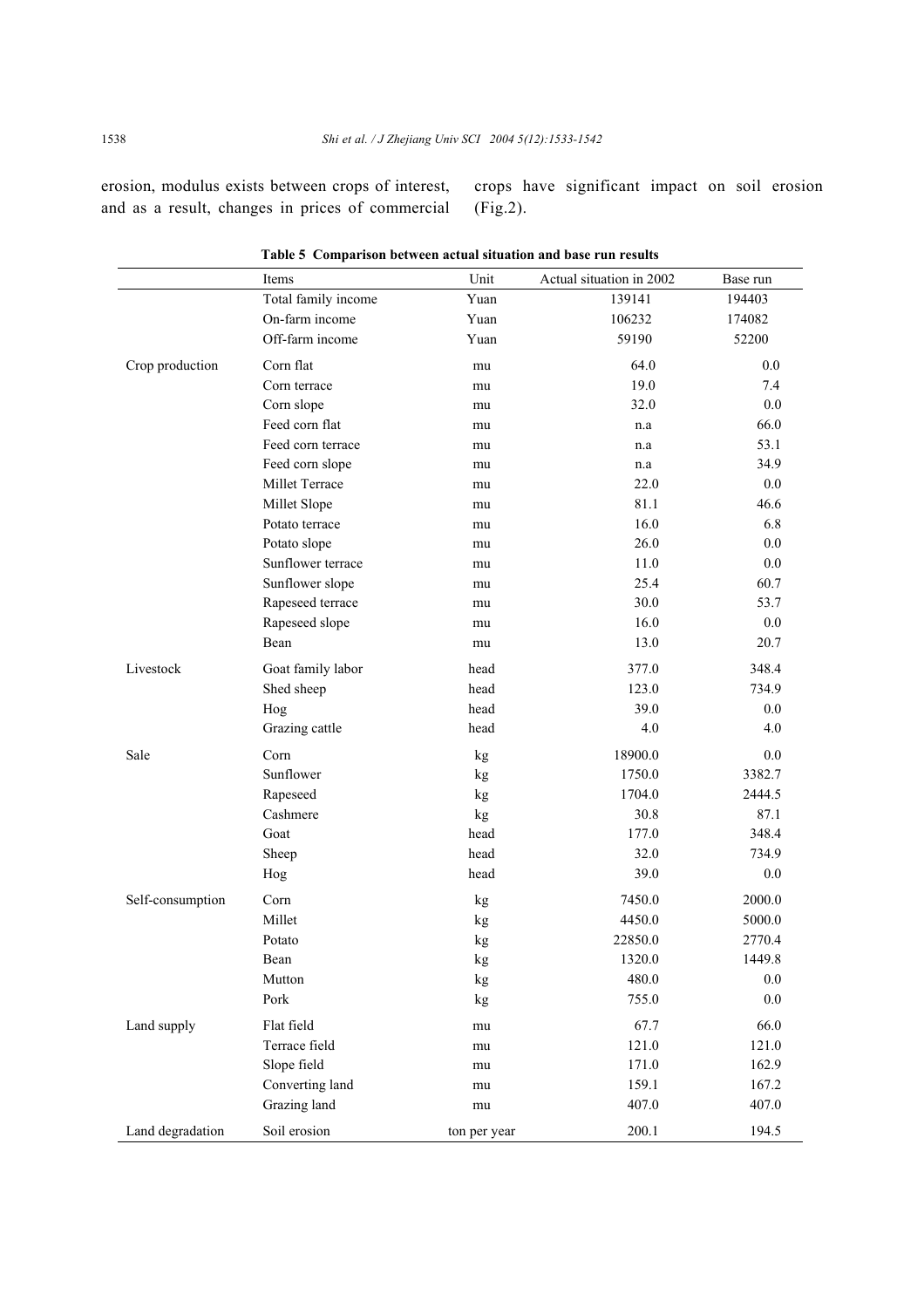

**Fig.1 Hog (a); sheep (b); sunflower (c); rapeseed (d) price change and land use change** 



**Fig.2 Sunflower (a) and rapeseed (b) price change and soil erosion**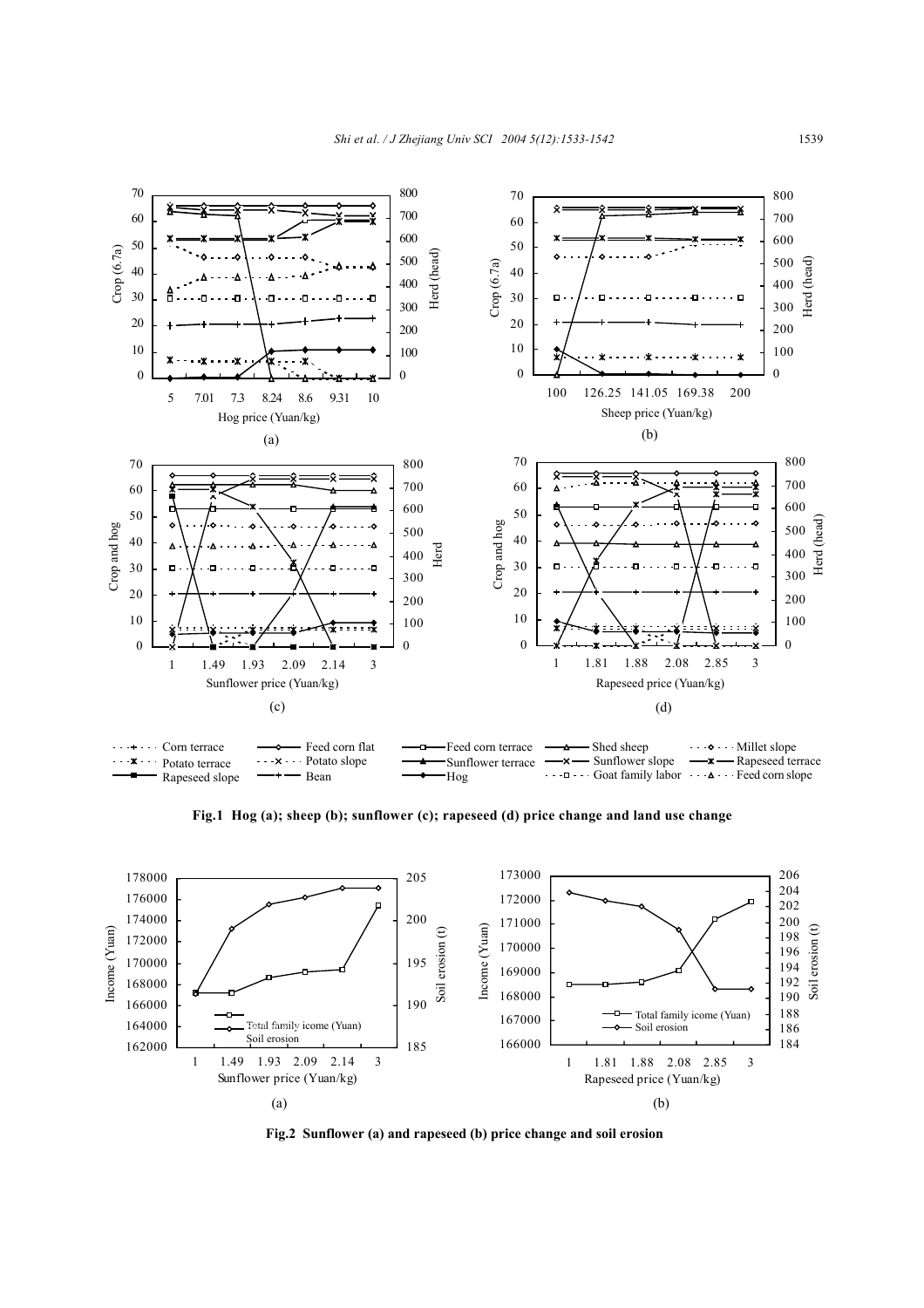#### **Land conversion and soil erosion**

The policy measure of converting slope field into forest or pasture has significant effect on land use choices of slope fields and terrace fields (Fig.3a). and also causes concomitant changes in livestock production. Increase in slope fields converted into grassland tends to reduce soil erosion (Fig.4). Simulation results confirmed that the policy measure of converting slope fields into forest or pasture is an effective way to reduce soil erosion, but, if there is no subsidy for converting slope fields into forestry and pasture, farm income tends to decrease because of the cost for combating soil erosion.

#### **Subsidy and soil erosion**

Simulation results showed that, while allowance of more than 160 Yuan per mu (6.7a) was paid to farmers, households begin to convert part of their slope fields into pasture, as the profits of cultivation in these slope fields are less than the amount of the subsidy (Fig.3b). Land conversion results in significant reduction of soil erosion without decrease in household income (Fig.5). When subsidy of 160 Yuan per mu was paid to farmers, 167 mu (11.15 ha) of slope fields will be converted into pasture. According to the new policy measure to convert slope fields into forest or pasture, government will pay subsidy to farmers who join the soil conservation program and convert slope fields into forest or pasture. The subsidy for converted slope fields in loess plateau includes 100 kg grain per mu with a price of 1.4 Yuan per kg as compensation for income decrease following abandonment of slope cultivation, and 20 Yuan per mu as food-for-work aid for digging fish-scale pits, which is totally equal to 160 Yuan per mu. Actually 159 mu (10.6 ha) of slope fields has been converted into pasture up to





0 80 159.1 250 330 Converted slope area (6.7a)



0 100 120 150 160 180 200 250 300 Subsidy (Yuan/6.7a)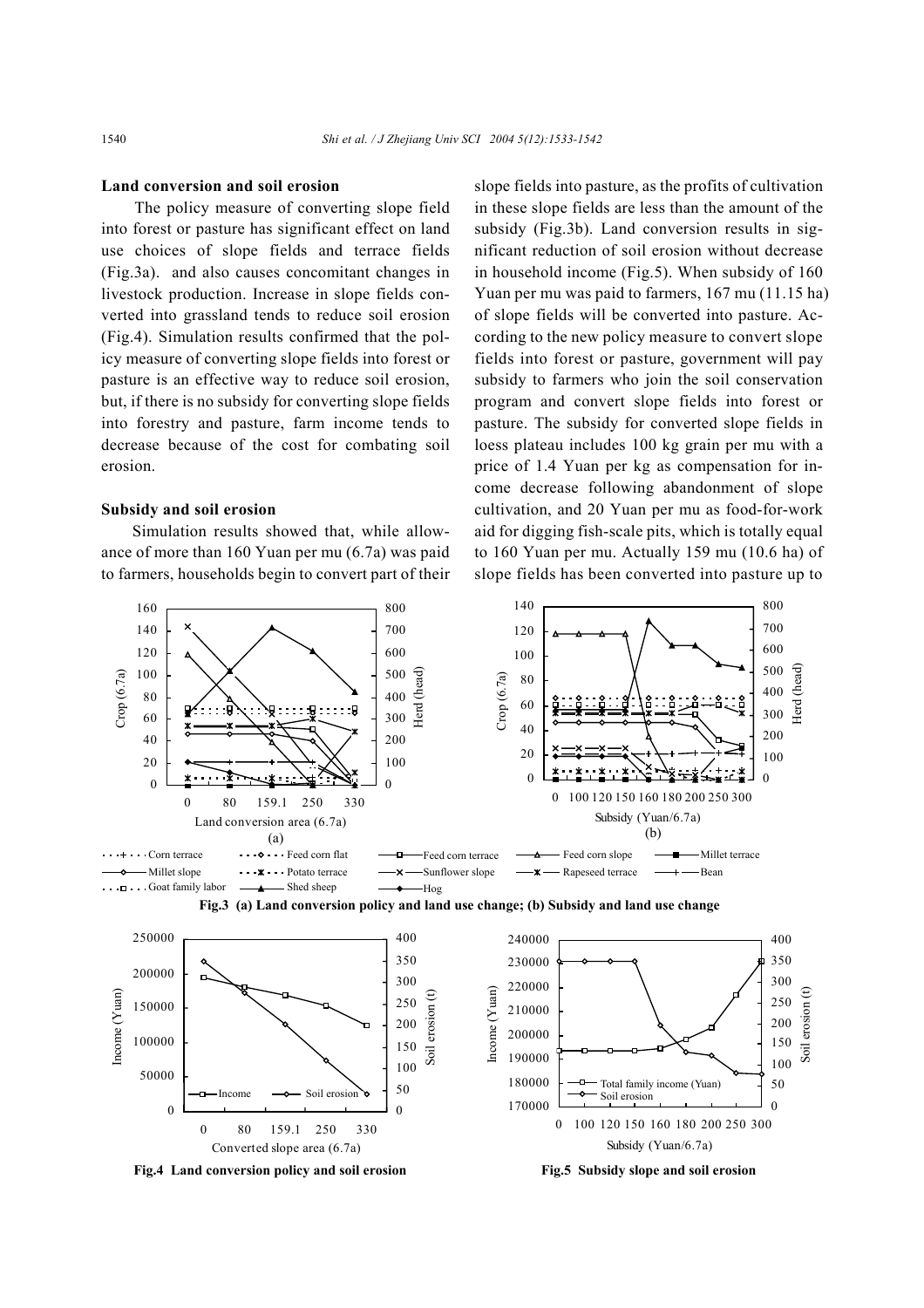the year 2002. Simulation results were quite close to the actual situation and have confirmed the effectiveness of the subsidy in encouraging farmers to convert slope fields into pasture and reducing soil erosion.

With increase in subsidy for land conversion, more slope fields will be converted into pasture. For example, when 200 Yuan subsidy was paid to farmers, 16.3 ha of slope fields making up 74% of total slope fields might be converted into pasture, and when 300 Yuan subsidy was paid, 19.2 ha of slope fields making up 87% of total slope fields might be converted into pasture. Compared with base run result, soil erosion might be reduced from 194.5 tons to 123 tons when 200 Yuan of subsidy was paid and to 79.2 tons when 300 Yuan of subsidy was paid to farmers. The results indicate that if the government wants to reduce soil erosion furthermore by converting much more slope fields, a subsidy more than the profit of cultivation in slope fields should be paid to farmers to convert their slope fields into forest and/or pasture.

The question is whether or not farmers will continue to abandon slope cultivation if the government stops the subsidy. The results show that farmers are not willing to abandon cultivation in slope fields and convert them into pasture if there is no subsidy or if the subsidy is less than 160 Yuan per mu. This raises concern as the subsidy in place is not paid indefinitely. How to develop alternative sectors to increase household income after converted slope fields are converted into pasture becomes a very important issue. One option for the government is to encourage farmers to develop sedentary livestock by using crops produced from fields as fodder and using forage grass from the converted slope fields.

## **Impact of off-farm job opportunity**

Off-farm income provides 33% of total family income at present. In 14 off-farm laborers, 5 persons are engaged constantly in full time off-farm job so they have almost no time for agricultural activities. The others are seasonal part-time laborers who continue their agricultural activities at the same time while pursuing off-farm jobs, so that

increase in off-farm job opportunities for seasonal part-time laborers has little effect on land use activities. The increase in number of constantly off-farm laborers will influence land use choice and have impact on land degradation. Simulation results showed that with increase in the number of constantly off-farm laborers part of the slope fields will be progressively used exclusively withdrawn for cultivation of crops, such as maize and sunflower (Fig.6). While the number of constant off-farm laborers continues to increase and exceeds 25 persons, cultivation of millet in slope fields will tend to decrease. When the number of constant off-farm laborers reaches 35 persons, cultivation in all slope fields will stop. As a result, soil erosion will tend to decrease due to halt in slope cultivation following the increase in full time off-farm job opportunities (Fig.7). Total family income will increase steadily and off-farm income will increase with the increase in the number of constant off-farm laborers.



**Fig.6 Off-farm labor and land use (these signs in the figure are same as Fig.3)** 



**Fig.7 Off-farm labor and soil erosion**